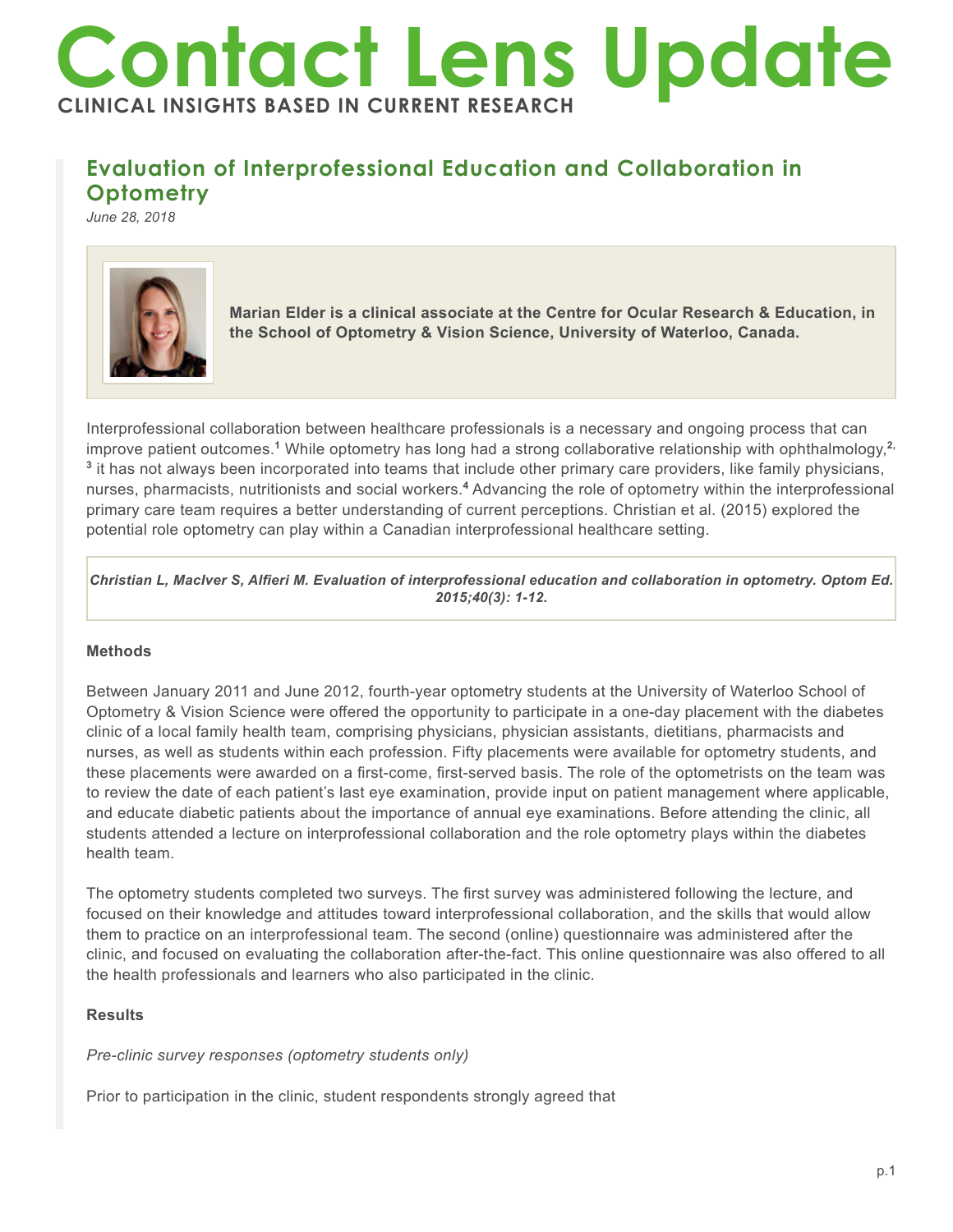# *Evaluation of Interprofessional Education and Collaboration in Optometry*

- there is a need for health professionals to participate in interprofessional collaboration, and
- that doing so would provide enhanced patient care as well as collaborative management.

Most students felt that a better understanding of interprofessional collaboration was needed, and only half of the students surveyed were comfortable in their knowledge of which patients and situations would benefit from it.

Only half of the students were clear about which patients and situations would benefit from interprofessional collaboration.

Students' attitudes about their ability to practice interprofessional collaboration and optometry's role within an interprofessional team were variable. Many felt that:

- additional training in interprofessional collaboration was required for them to feel confident collaborating with other professions,
- having more expertise outside of optometry would help them to be more comfortable on a health team (79% and 85%, respectively), and
- they are more comfortable working within optometry than collaborating with other professionals (64%).

Although about half (55%) agreed that other health professionals are highly motivated to work with them in patient care, approximately the same number disagreed that physicians and other health professionals fully understand the role of the optometrist (57% and 48%, respectively).

The majority of students recognized the need to consider a comprehensive patient history within the framework of clinical decisions, though only a third admitted to consistently consulting other health professionals. Despite the lack of regular communication with other health practitioners, 78% felt that optometrists took the opinions of other health professionals into consideration when making clinical decisions.

### *Post-clinic survey responses (optometry students, other health professionals and students)*

Although the post-clinic survey had a low number of respondents overall, trends seemed to indicate conflicting perspectives:

• Members of the family health team felt that collaboration with optometry was active, whereas most of the optometry students who responded felt that this collaboration was still in development and not yet at an active level.

Within the interprofessional team that participated in the diabetes clinic,

• the members of the family health team felt that there were equal contributions from all participating members, while the optometry students did not feel that they were always included as a part of the interprofessional team.

### **Conclusion**

Optometry is one of the only health professions that does not have a dedicated interprofessional education component within its curriculum. This study highlighted hurdles restricting optometry's participation within interprofessional teams. There is also a need to enhance the connection between optometry and other health professionals, both in terms of working together and communicating with each other. This change will come from